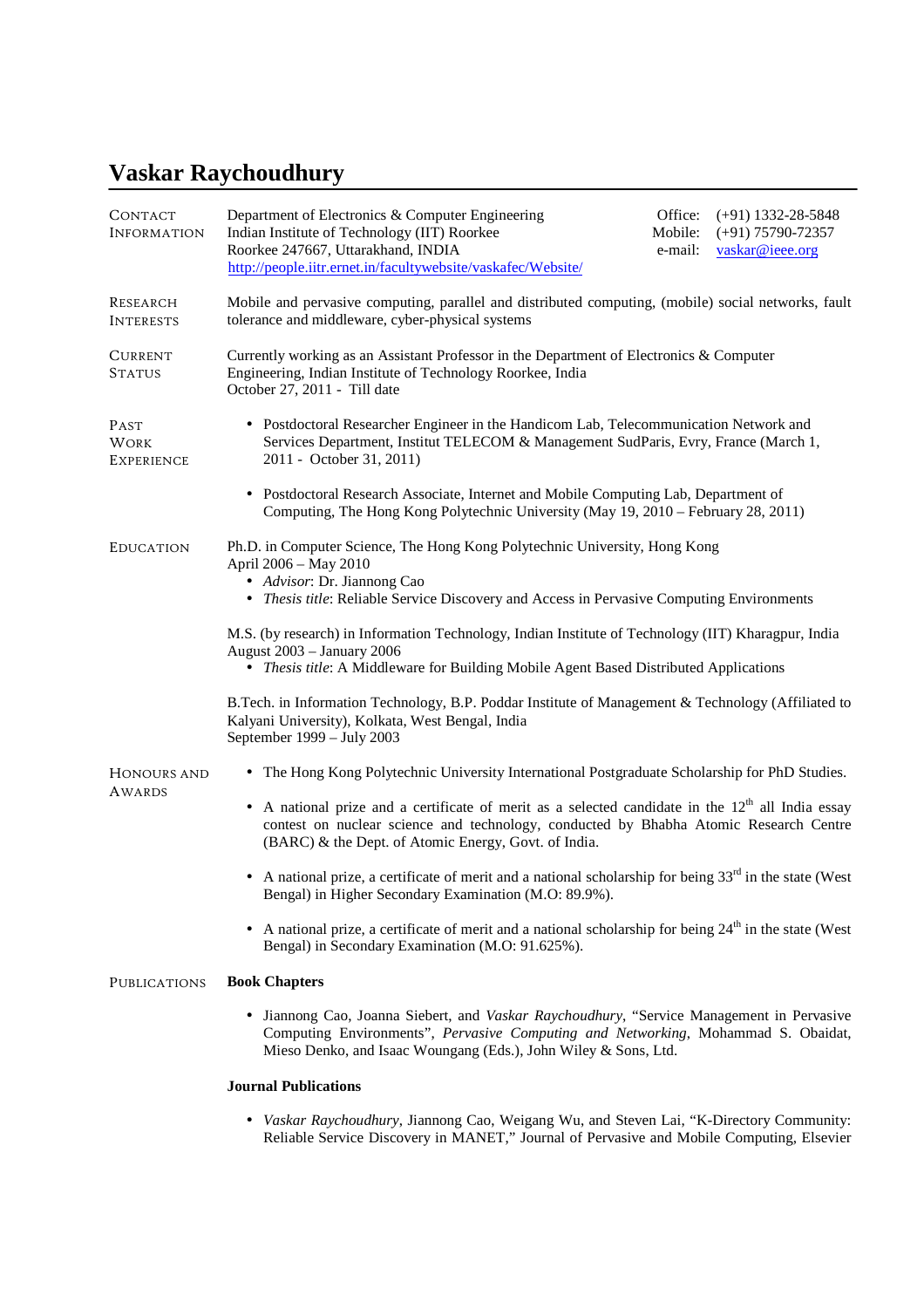Volume 7, Issue 1, February 2011, Pages 140-158.

- *Vaskar Raychoudhury*, Jiannong Cao, Mohan Kumar, and Daqiang Zhang, "Middleware for Pervasive Computing: A Survey," Accepted for publication in the Journal of Pervasive and Mobile Computing, Elsevier.
- *Vaskar Raychoudhury*, Jiannong Cao, and Weigang Wu, "Top K-leader Election in Mobile Ad Hoc Networks," submitted to the Journal of Pervasive and Mobile Computing, Elsevier.

## **Conference Publications**

- *Vaskar Raychoudhury*, Jiannong Cao, Weiping Zhu, and Ajay D. Kshemkalyani, "Context Map for Navigating the Physical World," Accepted for Publication in Proceedings of 20th Euromicro International Conference on Parallel, Distributed and Network-Based Computing (PDP), February 15-17, 2012, Munich, Germany.
- *Vaskar Raychoudhury*, Ajay D. Kshemkalyani, and Jiannong Cao, "Querying Context Maps using Relative Timing Predicates in Pervasive Environments," Accepted for Publication in Proceedings of 6th International Workshop on Middleware Tools, Services and Run-time Support for Networked Embedded Systems (MidSens'11) to be held with Middleware 2011 Conference, December 12-16, 2011, Lisbon, Portugal.
- Weiping Zhu, Jiannong Cao, Yi Xu, and *Vaskar Raychoudhury*, "Event Aggregation with Different Latency Constraints and Aggregation Functions in Wireless Sensor Networks," In Proceedings of IEEE International Conference on Communications (ICC), June 5-9, 2011, Kyoto, Japan.
- *Vaskar Raychoudhury*, Jiannong Cao, Weigang Wu, and Cheng Hui, "Service Handoff for Reliable and Continuous Service Access in Pervasive Computing," In Proceedings  $19<sup>th</sup>$ Euromicro International Conference on Parallel, Distributed and Network-Based Computing (PDP2011.), pp-172-179, February 09-11, Ayia Napa, Cyprus.
- *Vaskar Raychoudhury*, Jiannong Cao, Weigang Wu, and Steven Lai, "K-Directory Community: Reliable Service Discovery in MANET," In Proceedings of 11<sup>th</sup> International Conference on Distributed Computing and Networking (ICDCN2010), January 3-6, 2010, Kolkata, India.
- *Vaskar Raychoudhury*, "Efficient and Fault Tolerant Service Discovery in MANET using Quorum-based Selective Replication," In Proceedings of  $7<sup>th</sup>$  Annual IEEE International Conference on Pervasive Computing and Communications (Percom 2009: Google PhD Forum), Galveston, Texas, USA, March 9-13, 2009.
- Daqiang Zhang, Jiannong Cao, Jingyu Zhou, Minyi Guo, and *Vaskar Raychoudhury*, "An Efficient Collaborative Filtering Approach Using Smoothing and Fusing," In Proceedings of the 38th International Conference on Parallel Processing (ICPP'09), September 22-25, 2009, Vienna, Austria.
- [Invited Paper] *Vaskar Raychoudhury*, Jiannong Cao, and Weigang Wu, "Top K-leader Election in Wireless Ad Hoc Networks," In Proceedings of 17<sup>th</sup> International Conference on Computer Communications and Networks (ICCCN'08), August 3-7, 2008, St. Thomas, U.S. Virgin Islands.
- Joanna Izabela Siebert, Jiannong Cao, Yu Zhou, Miaomiao Wang, and *Vaskar Raychoudhury*, "Universal Adaptor: A Novel Approach to Supporting Multi-protocol Service Discovery in Pervasive Computing," In Proceedings of International Conference on Embedded and Ubiquitous Computing (EUC'07), pp. 683-693, December, 2007, Taipei, Taiwan.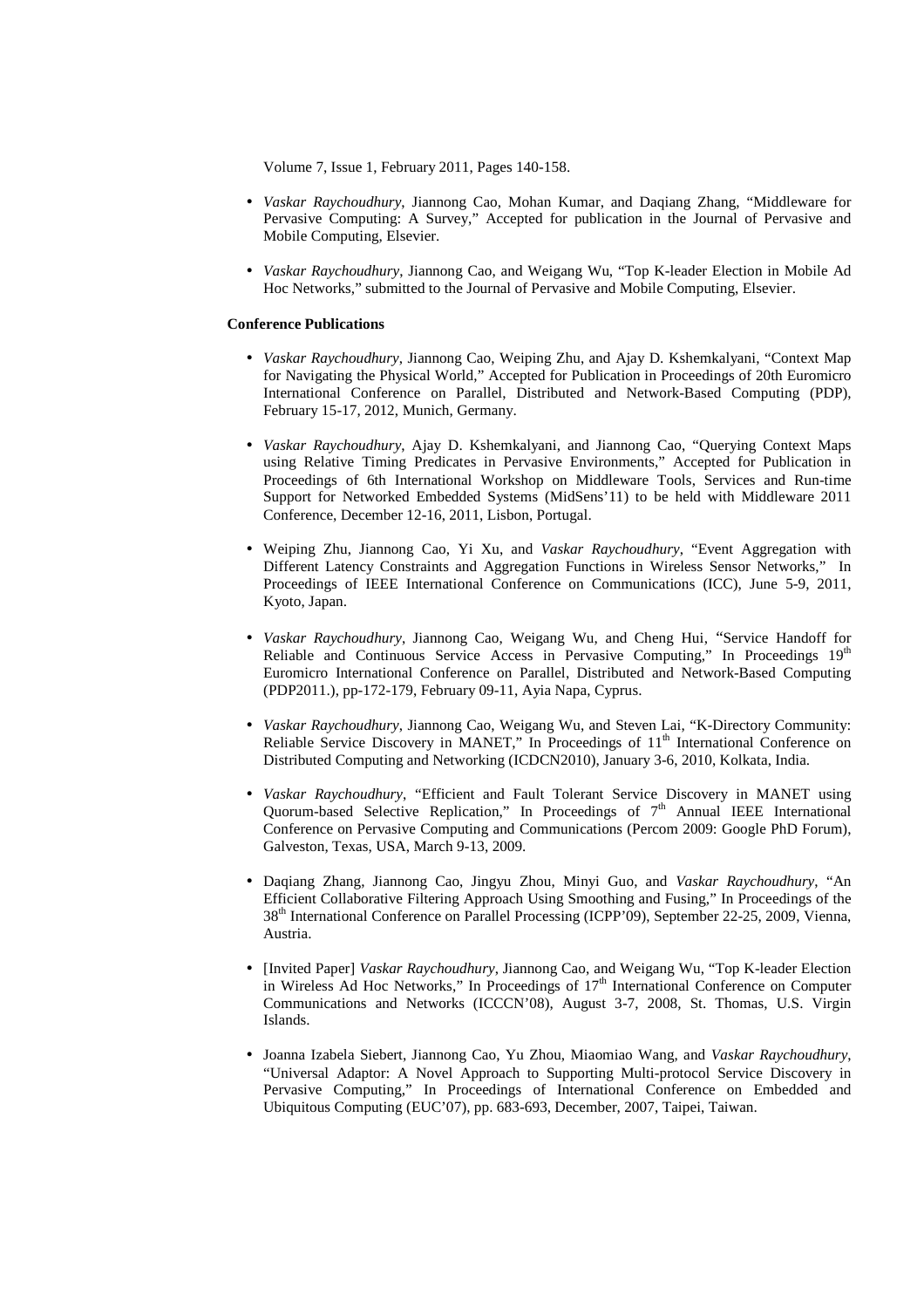- Miaomiao Wang, Jiannong Cao, Joanna Izabela Siebert, *Vaskar Raychoudhury*, and Jing Li, "Ubiquitous Intelligent Object: Modeling and Applications," In Proceedings of 3rd International Conference on Semantics, Knowledge and Grid (SKG'07), Oct. 29-31, 2007. Xian, China.
- Yu Zhou, Jiannong Cao, *Vaskar Raychoudhury*, Joanna Izabela Siebert, and Jian Lu, "A Middleware Support for Agent-Based Application Mobility in Pervasive Environments," In Proceedings of the  $27<sup>th</sup>$  International Conference on Distributed Computing Systems Workshops (ICDCSW'07), June 25-29, 2007, Toronto, Ontario, Canada.
- *Vaskar Raychoudhury* and Arobinda Gupta, "A Middleware for Building Mobile Agent-Based Distributed Applications," In Proceedings of the  $13<sup>th</sup>$  International Conference on Advanced Computing & Communications (ADCOM'05), December 14-17, 2005, Coimbatore, India.

| Research   | <b>Postdoctoral Researcher</b> |
|------------|--------------------------------|
| Experience | March $2011 -$ October $2011$  |

#### **HANDICOM Lab**

**EXPERIENCE** 

Institut TELECOM & Management SudParis, France

I have worked in an EU FP7 funded project named *Self Orchestrating CommunIty ambiEnT IntelligEnce Spaces*, or SOCIETIES (http://www.ict-societies.eu/), in short. The vision of SOCIETIES was to develop a complete, integrated Community Smart Space (CSS), which extends pervasive systems beyond the individual to dynamic communities of users. CSSs would embrace on-line community services, such as Social Networking in order to offer new and powerful ways of working, communicating and socialising. The project had 16 partners spread over 10 different EU countries.

 Our primary task in this project was to develop a user agent functionality that will coordinate and manage the implementation of behaviors on behalf of a user. Therefore it would provide various decision making functionalities with the aim of mitigating the need for user intervention while automatically resolving conflicts in the CSS. Decisions had to be based on the needs of the user as an individual and as a member of multiple communities. My responsibility was to analyse the user agent function over various application use cases and then proposing a suitable and effective architecture for the user agent system. Later I was responsible for implementing the user agent functionalities.

#### **Postdoctoral Research Associate**  May 2010 – February 2011

**Internet and Mobile Computing Laboratory**  The Hong Kong Polytechnic University

During my PhD study, I have written the proposal with another team mate for the project titled "*A Ubiquitous Searching and Browsing Framework (USBF)*" for NOKIA Research Centre, Beijing and we received the funding of **224,980 Hong Kong dollars (~23,652 Euros)**. I have worked on this project during my postdoctoral research. The objective of this project was to develop a Google-like search engine to enable users to identify, search, and browse information about objects and people in the physical world as they do in the cyber space of the Internet. We considered that all the physical world objects as well as humans are smart entities with embedded sensing, computing and communication capabilities, and they are interconnected through different contextual relationships. We developed a smart logistics system which entitles users to search objects and people and browse through their contextual links. Please check here (http://imc.comp.polyu.edu.hk/pvc/doku.php?id=demonstration) for a demo video and related documentation.

I have also worked in another project titled "*Programming Pervasive Computing Middleware based on Ubiquitous Interacting Objects*". A middleware for pervasive computing is required to assist application developers by bridging the huge gap between the high-level application requirements and the heterogeneity of the underlying devices, networks and platforms. However, Most existing middleware systems for pervasive computing are based on a top-down, centralized model which lacks flexibility. In this project, we worked to develop a bottom-up, decentralized approach for designing and programming pervasive computing middleware functions based on ubiquitous interacting objects (UIOs), which are smart objects augmented with various processing capabilities. Many middleware functions, such as service discovery and composition, context derivation, and context inconsistency checking, could be performed through the decentralized interaction and autonomous collaboration of the UIOs. I, along with a team member, wrote a proposal requesting funding for this topic, under the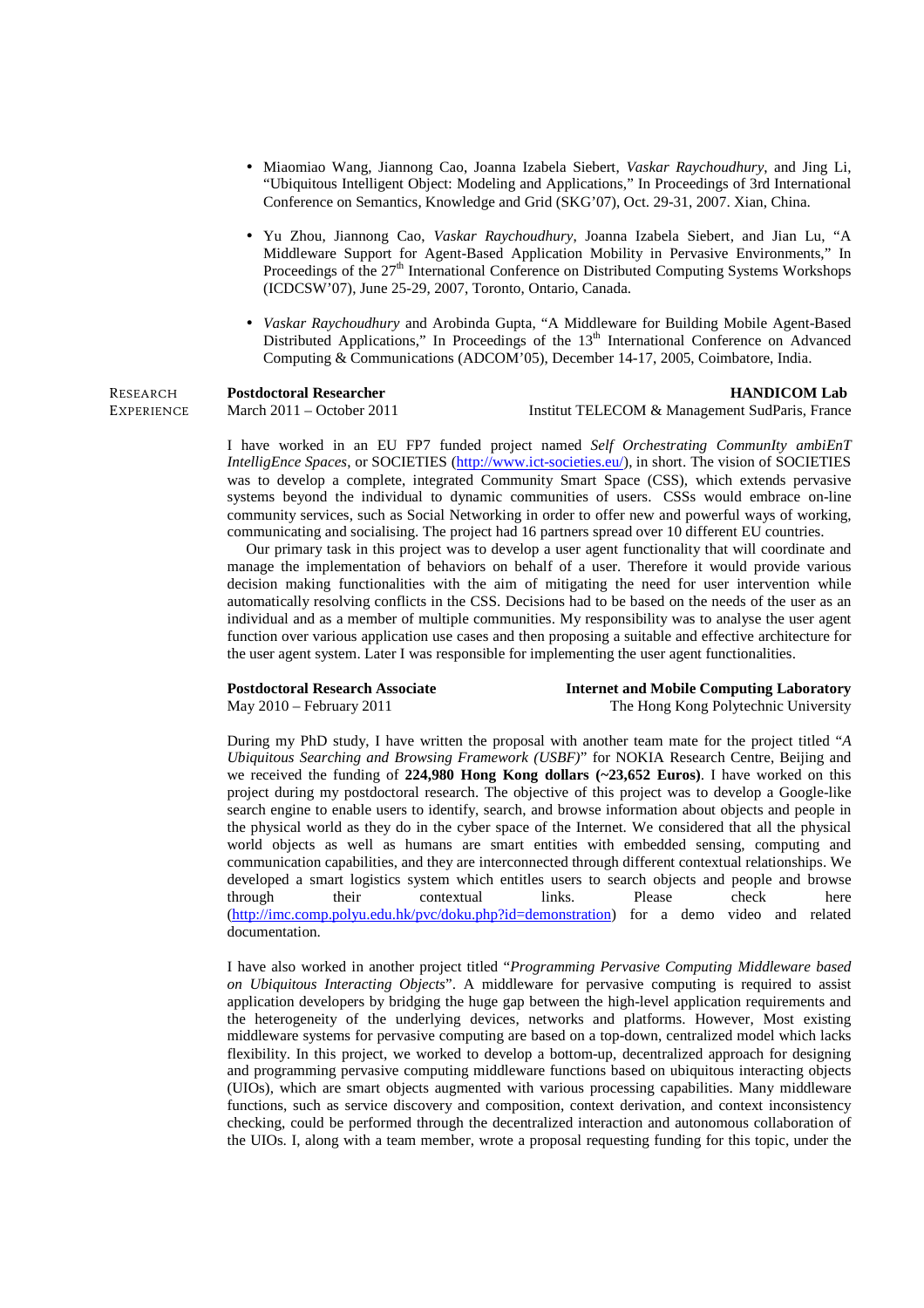guidance of my supervisor, and we received a grant of **1,218,000 Hong Kong dollars (~127,844 Euros)** from GRF Hong Kong for the period 2010-2013.

A third project I have worked during my postdoctoral stint at The Hong Kong Polytechnic University dealt with designing a novel simulation platform for aiding developers in developing applications, protocols, and algorithms in pervasive networking and computing (PNC) environment. Development and deployment of systems and applications for PNC is challenging due to the need of creating various application specific smart environments. In many cases, it is very difficult and even impractical to experiment with and test the proposed mechanisms due to the overhead of managing a large number of smart devices. Existing test-beds and simulators for experimenting with PNC systems are limited in scale and are mostly designed for simulating applications and not protocols and algorithms. In this project we aimed to develop a generic framework and software environment for simulating different types of PNC applications, protocols and algorithms. Along with the traditional computing devices, sensors and actuators, we planned to model everyday physical objects as smart entities called ubiquitous interacting objects (UIOs), and to develop the simulation system based on the abstraction of UIO and their interactions. I, along with a team member, wrote a proposal requesting funding for this topic, under the guidance of my supervisor, and we received a grant of **945,000 Hong Kong dollars (~99,189 Euros)** from GRF Hong Kong for the period 2011-2014.

#### **Graduate Research Assistant**  April 2006 – May 2010

**Internet and Mobile Computing Laboratory**  The Hong Kong Polytechnic University

Service discovery is one of the fundamental services in pervasive computing where different services are provided by various portable devices interconnected in an ad hoc manner. Given its dynamic nature, service unavailability can frequently occur in pervasive environments due to service provider failure, network partitioning, or service scope outage by service provider or user mobility. As part of my Ph.D. thesis, I attempted to address some of the fault-tolerance issues associated with service discovery applications in pervasive and mobile computing environments and proposed some algorithms and protocols. Following is a brief description of these approaches.

- **Formation of a Directory Community:** Directory community framework consists of a set of relatively resource-rich mobile devices acting as directory nodes and the framework along with a suite of protocols works as the basis of our research in reliable service discovery and access in ad hoc networks. The directory community formation problem has been modeled as top-K highest resource leader election in mobile ad hoc networks and a distributed algorithm has been proposed to achieve the objective in a scalable, reliable, and message-efficient manner.
- **Quorm-based Reliable Service Discovery:** Using the directory community framework, a quorum-based fault-tolerant service discovery protocol has been developed. The elected directory nodes are divided into multiple quorums. Services registered with a directory are replicated among its quorum members, in order to increase availability. This approach guarantees network-wide service availability using the quorum intersection property and reduces replication and update costs by minimizing the quorum size.
- **Service Handoff based Reliable Service Access:** Based on the directory community, a reliable and continuous service access mechanism has been developed for mobile users and it works using service handoff. Service handoff provides mobile users seamless service access by proactively finding new matching services once the original service becomes unavailable. Three different service handoff protocols have been designed for different situations. The handoff protocols can reduce handoff message cost and time delay while achieving a load balance on service providers.

**Junior Project Assistant**  August 2003 – January 2006

**Microsoft Laboratory**  Department of Computer Science and Engineering Indian Institute of Technology, Kharagpur

During my M.S. study, I was associated with the project "*A Middleware for Building Mobile Agent-*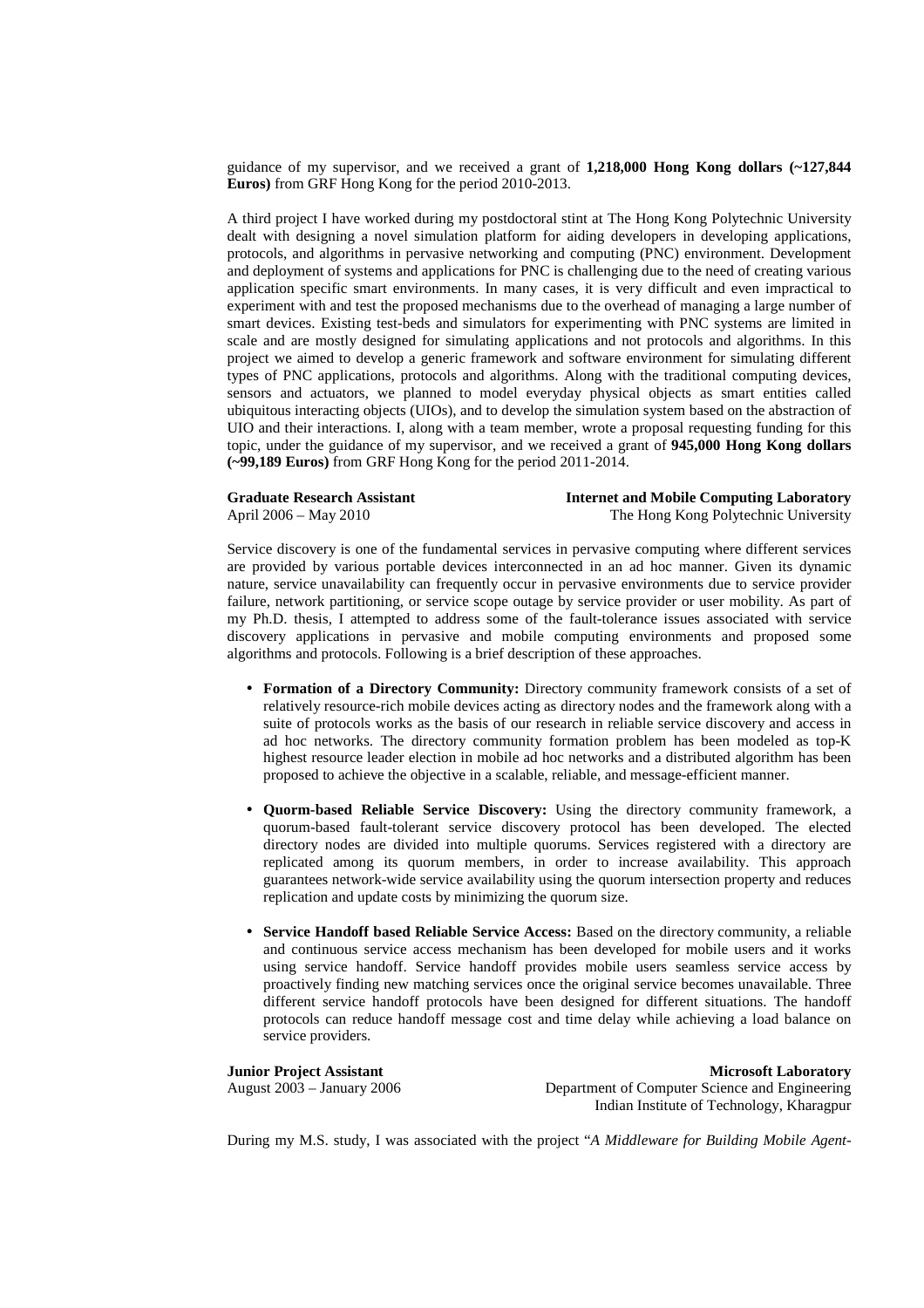*Based Distributed Applications*", sponsored by the Ministry of Human Resource Development (MHRD), Govt. of India. This project was targeted to the users unacquainted with mobile agent programming. The project aimed to develop a middleware to facilitate the automatic generation of mobile agent codes based on certain input parameters specified by the user. The middleware also provided certain fault-tolerant functionalities.

FUNDED RESEARCH PROJECTS *Development of an Internet-of-Things (IoT) framework for navigating the physical world*, Faculty Initiation Research Grant, Ministry of Human Resources Development (MHRD), Govt. of India || Rs. 10 Lakh (~20,000 USD) (ongoing)

| <b>RESEARCH</b><br><b>STUDENTS</b>   | Currently supervising 3 graduate (MTech) students:<br>• Dinesh Rathore<br>• Gyanesh Meena<br>• Sunkula Lakshmana Rao                                                                                                                                                                                                                                                                                                                                                                                                                                                                            |  |  |
|--------------------------------------|-------------------------------------------------------------------------------------------------------------------------------------------------------------------------------------------------------------------------------------------------------------------------------------------------------------------------------------------------------------------------------------------------------------------------------------------------------------------------------------------------------------------------------------------------------------------------------------------------|--|--|
| <b>TEACHING</b><br><b>EXPERIENCE</b> | Assistant Professor - IIT Roorkee, Uttarakhand, India<br>• EC-252: Computer Architecture & Microprocessors - Spring 2012 (3L-4T-0P) [Enrolment 159]<br>• EC-253: System Software - Autumn 2012-13 (2L-2T-0P)<br>[Enrolment 82]<br>• EC-351: Design & Analysis of Algorithms - Autumn 2012-13 (3L-2T-0P)<br>[Enrolment 124]                                                                                                                                                                                                                                                                      |  |  |
|                                      | Teaching Assistant - The Hong Kong Polytechnic University<br>• Information Technology Systems (COMP 111) - Spring 2008<br>Assisted undergraduate students in computer laboratory to learn C programming. I was in charge<br>of projects and assignments for this course.<br>• Computer Applications (COMP 250) - Fall 2006 and 2007<br>Taught undergraduate students the basic computer applications using Microsoft Word, Excel,<br>PowerPoint and Access. Also assisted them to develop simple Web applications using HTML.<br>Teaching Assistant - Indian Institute of Technology, Kharagpur |  |  |
|                                      | • Computing Systems Laboratory<br>Assisted graduate students in laboratory assignments.                                                                                                                                                                                                                                                                                                                                                                                                                                                                                                         |  |  |
| Teaching<br>Training                 | Underwent teaching training course titled "Basic Teaching Techniques for Research Staff & Research<br>Students" offered by the Educational Development Centre, The Hong Kong Polytechnic University.                                                                                                                                                                                                                                                                                                                                                                                            |  |  |
| PROFESSIONAL<br><b>ACTIVITIES</b>    | <b>Track Chair:</b><br>• Organizing a special session titled "Applications of Bio-inspired Techniques to Social<br>Computing" to be held along with the 7th International Conference on Bio-Inspired Computing:<br>Theories and Application, 2012 (BIC-TA 2012) in ABV-IIITM Gwalior during December 14 -<br>16, 2012.<br><b>Short-term Course:</b>                                                                                                                                                                                                                                             |  |  |
|                                      | • Organized a week-long (June 25-29, 2012) AICTE sponsored short-term course in IIT Roorkee,<br>titled "Applying Pervasive Computing and Social Networks to Accelerate the Growth of Rural<br>and Urban India". The course received extremely-positive feedback from the participants.<br>• Two distinguished researchers from the famed IBM India Research Lab (IRL) came to IIT<br>Roorkee as guest speakers during the course.                                                                                                                                                               |  |  |

**Member –** *ACM,*  **Member –** *IEEE,* **Member –** *IEEE Communications Society*